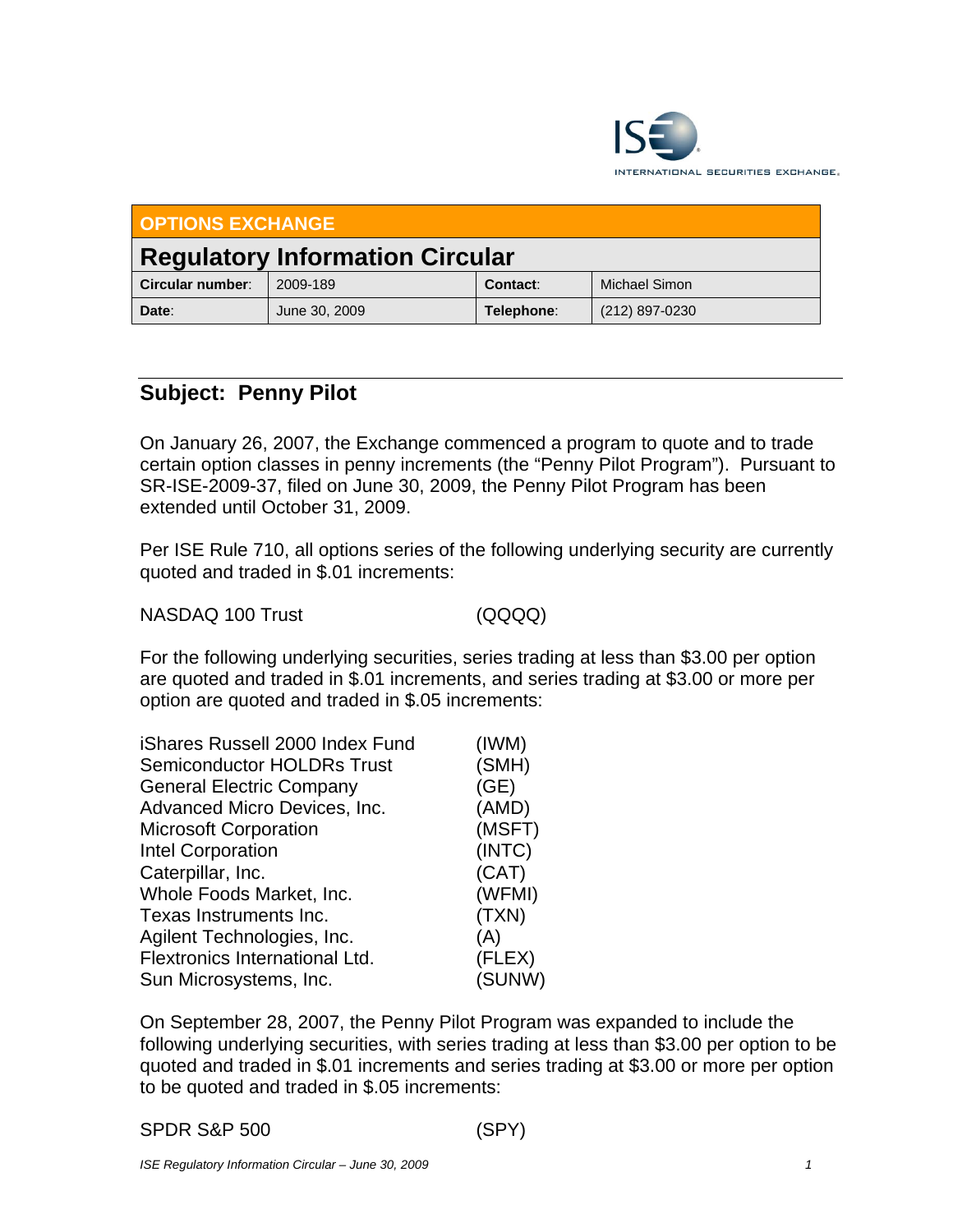| Apple, Inc.                                | (AAPL)         |
|--------------------------------------------|----------------|
| Altria Group, Inc.                         | (MO)           |
| Dendreon Corporation                       | (DNDN)         |
| Amgen, Inc.                                | (AMGN)         |
| Yahoo!, Inc.                               | (YHOO)         |
| Qualcomm, Inc.                             | (QCOM)         |
| <b>General Motors</b>                      | (GM)           |
| <b>Energy Select Sector SPDR</b>           | (XLE)          |
| Diamonds Trust                             | (DIA)          |
| <b>Oil Services HOLDRs</b>                 | (OIH)          |
| <b>NYSE Euronext</b>                       | (NYX)          |
| Cisco Systems                              | (CSCO)         |
| <b>Financial Select Sector SPDR</b>        | (XLF)          |
| AT&T, Inc.                                 | $(\mathsf{T})$ |
| Citigroup, Inc.                            | (C)            |
| Amazon.com, Inc.                           | (AMZN)         |
| Motorola, Inc.                             | (MOT)          |
| <b>Research in Motion Limited</b>          | (RIMM)         |
| Freeport-McMoRan Copper & Gold, Inc. (FCX) |                |
| ConocoPhillips                             | (COP)          |
| Bristol-Myers Squibb Co.                   | (BMY)          |

On March 28, 2008, the Penny Pilot Program was further expanded to include the following underlying securities, with series trading at less than \$3.00 per option to be quoted and traded in \$.01 increments and series trading at \$3.00 or more per option to be quoted and traded in \$.05 increments:

| Goldman Sachs, Inc.                      | (GS)   |
|------------------------------------------|--------|
| Countrywide Financial, Inc.              | (CFC)  |
| <b>Bank of America Corporation</b>       | (BAC)  |
| iShares MSCI Emerging Markets Index Fund | (EEM)  |
| Merrill Lynch & Co., Inc.                | (MER)  |
| Companhia Vale Do Rio Doce               | (RIO)  |
| <b>EMC Corporation</b>                   | (EMC)  |
| <b>Exxon Mobil Corporation</b>           | (XOM)  |
| Wal Mart Stores, Inc.                    | (WMT)  |
| Home Depot, inc.                         | (HD)   |
| <b>Valero Energy Corporation</b>         | (VLO)  |
| Alcoa, Inc.                              | (AA)   |
| Dell, Inc.                               | (DELL) |
| <b>Sandisk Corporation</b>               | (SNDK) |
| Pfizer, Inc.                             | (PFE)  |
| Ebay, Inc.                               | (EBAY) |
| Halliburton                              | (HAL)  |
| Lehman Brothers Holdings, Inc.           | (LEH)  |
| JPMorgan Chase & Co.                     | (JPM)  |
| Washington Mutual, Inc.                  | (WM)   |
| <b>Ford Motor Company</b>                | (F)    |

*ISE Regulatory Information Circular – June 30, 2009* 2